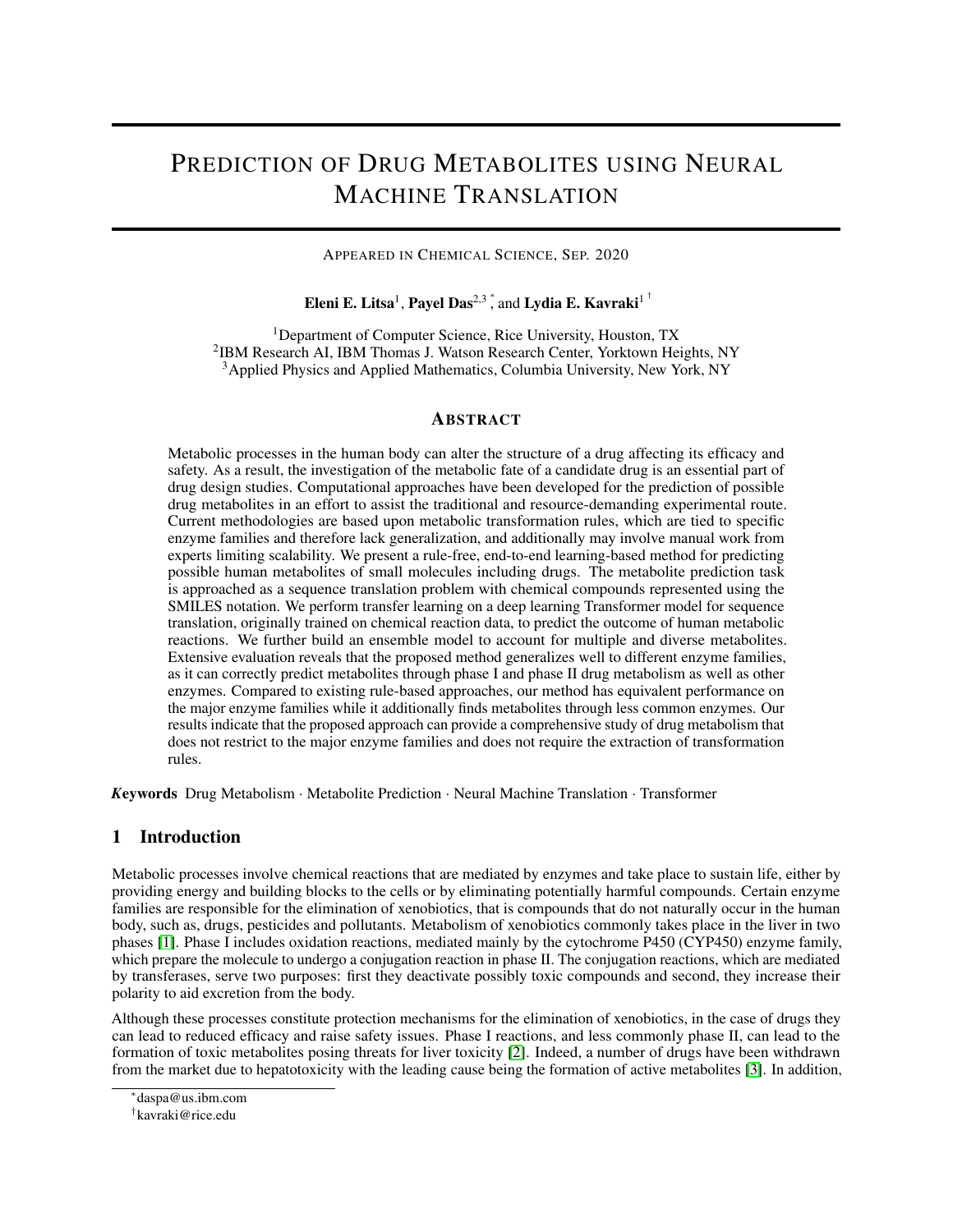metabolism can affect drug bioavailability and can be the cause of drug-drug interactions. As a result, drug metabolism studies constitute an essential part of drug development. They can provide insights on the suitability of a compound as a drug or indicate possible chemical modifications that will improve the metabolic profile of a lead compound. Traditionally drug metabolism is studied experimentally using analytical techniques, such as mass spectrometry, which are resource demanding [\[4\]](#page-12-3).

Multiple efforts have been made for developing computational tools for drug metabolism prediction [\[5,](#page-12-4) [6\]](#page-12-5) to assist experimental evaluation and also facilitate the incorporation of metabolic studies at the early stages of drug development [\[7\]](#page-12-6). Most of the existing tools are specifically designed for predicting metabolism through CYP450 enzymes that are responsible for metabolizing about 70-80% of existing drugs. Methods that have gained popularity, both from a computational and a practical standpoint, are the ones that aim at identifying the atoms within the molecule involved in the metabolic transformation, called sites of metabolism [\[5,](#page-12-4) [6\]](#page-12-5). In practice, if the sites of metabolism are known, the structure of a lead compound can be modified in order to manipulate its metabolism. However, the sites of metabolism per se do not give insights on the structure of metabolites that may cause toxicity or other complications.

The metabolite prediction problem has been studied to a smaller extent due to the intrinsic difficulty of the problem which requires the generation of structured data, i.e., the structures of the metabolites. Current approaches are rule-based methods, which rely on sets of transformation rules for generating possible metabolites. Existing such tools rely on rules that cover reactions of mainly phase I and possibly phase II metabolism [\[6,](#page-12-5) [4\]](#page-12-3). Extending their coverage to account for additional enzymes may be challenging. First, the extraction of rules from reaction databases often involves manual work by experts. Second, an increase in the number of rules may result in a larger number of false positives, resulting in a low precision performance, which is already a significant problem [\[4\]](#page-12-3). There have been some noteworthy efforts for addressing these problems, which mainly attempt to reduce the number of false positives. Some approaches apply statistical analysis or heuristics to rank the generated metabolites [\[8,](#page-13-0) [9\]](#page-13-1). Others apply machine learning techniques in order, either to identify the sites of metabolism prior to the application of rules [\[9\]](#page-13-1), or to predict substrate specificity excluding unlikely reaction types [\[10\]](#page-13-2). There have been also efforts for obtaining greater coverage of the metabolite space by developing multiple models, each one intended for a different enzyme family [\[10\]](#page-13-2). An additional problem though, which is inherent to the rule-based methods, is that they fail to generalize for a variety of substrates, as a rule is applied only when there is an exact match between the substrate and the rule pattern.

The metabolite prediction problem relates closely to that of reaction outcome prediction, which has attracted great interest and has seen significant advancements the last few years. Similar to the metabolite prediction, most approaches, and especially the early ones, are rule-based [\[11,](#page-13-3) [12,](#page-13-4) [13\]](#page-13-5). The adoption of deep learning methodologies though, along with the availability of massive datasets of chemical reactions, such as the Lowe's dataset [\[14\]](#page-13-6), have led to significant improvements in terms of accuracy [\[15,](#page-13-7) [16,](#page-13-8) [17\]](#page-13-9). In an effort to deal with the lack of generalization capabilities of rule-based methods, the application of end-to-end learning has also been explored aiming at using neural network based architectures for directly converting the reactant molecules into the product molecules bypassing the need of explicitly encoding transformations rules. More specifically, the reaction prediction problem has been formulated as a sequence translation problem where the reactants are translated into the products, relying on a sequence representation

<span id="page-1-0"></span>

Figure 1: Drug metabolites prediction as opposed to reaction outcome prediction: In drug metabolism (i) multiple products are possible, and, (ii) transferred structures (highlighted in red) are not known in advance.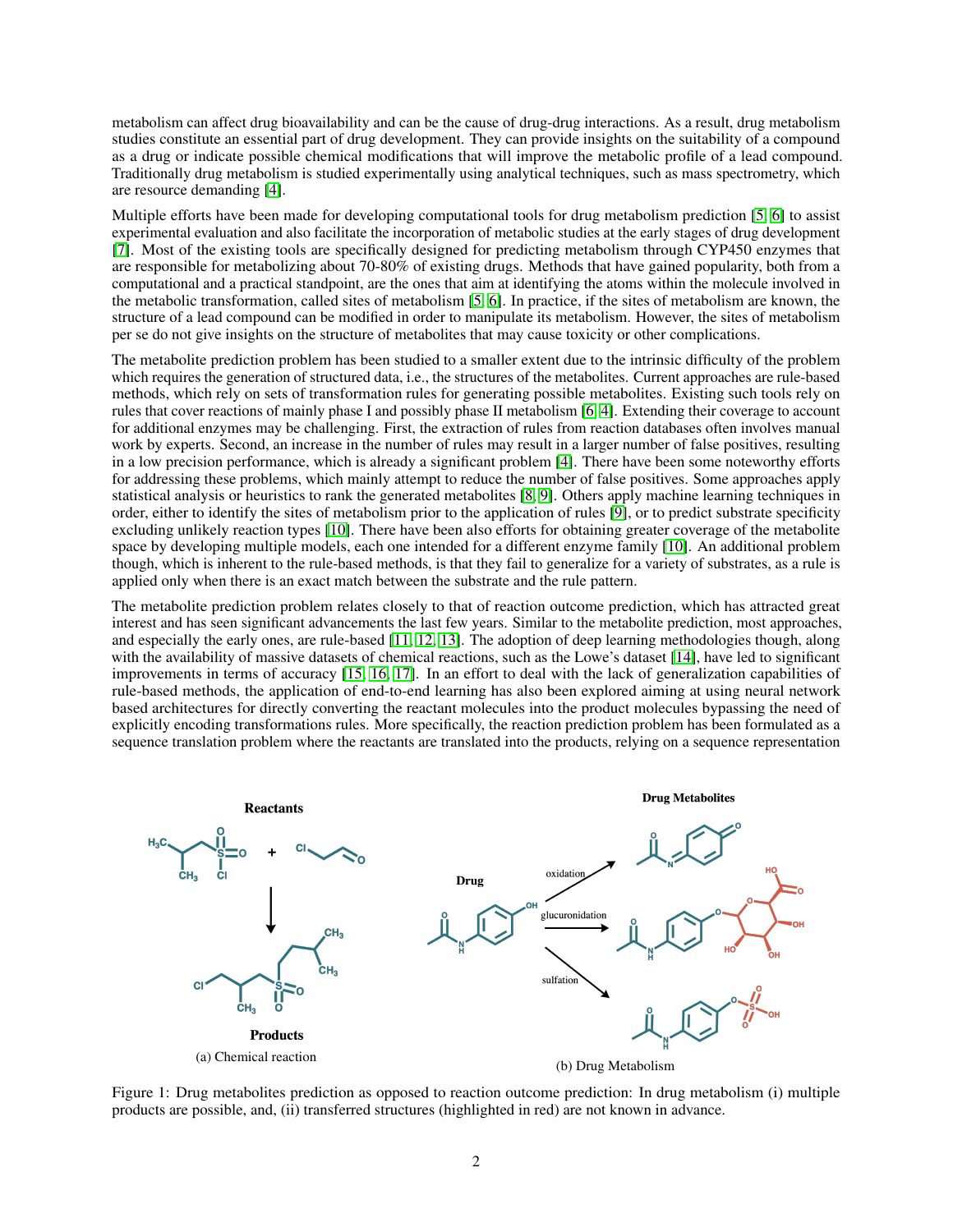of molecules, similar to natural language translation [\[18\]](#page-13-10). One of the first approaches was developed upon a sequence translation model which relies on recurrent neural networks for capturing dependencies within the sequence [\[16\]](#page-13-8). A more recent model, called Molecular Transformer [\[17\]](#page-13-9), further improved upon its predecessor by adopting a newer architecture for neural machine translation, called Transformer [\[19\]](#page-13-11), which relies solely on attention layers for capturing inter-dependencies in sequences. Very recently, the Molecular Transformer proved to be a good starting point for deriving a model that is specialized on predicting outcomes for a specific reaction class through transfer learning [\[20\]](#page-13-12).

The lack of data is an important factor impeding the application of an end-to-end learning-based method for the task of predicting drug metabolites. In addition to that, the metabolite prediction problem exhibits a number of additional intrinsic difficulties when compared to that of reaction outcome prediction, as it is illustrated in Figure [1:](#page-1-0) A molecule may be metabolized in different ways through multiple enzymes and the various metabolites may be quite diverse in terms of structure. Oxidative enzymes for example, which include the CYP450 family, cause small local changes. Transferases increase the size of the molecule attaching a new structure to it, while hydrolases, may break it down into smaller structures. Therefore, in the context of reaction prediction, the prediction of drug metabolites can be seen as predicting incomplete reactions in which multiple outcomes are possible.

Herein, we present Metabolite Translator (MetaTrans): a rule-free, end-to-end learning-based method for predicting human metabolites of small molecules. We approached the metabolite prediction problem as a sequence translation problem based on the SMILES representation of molecules. We constructed a training dataset, relying on human metabolism data from publicly available databases, that we make publicly available in order to encourage further development. Due to the limited availability of metabolic data, we used transfer learning, from a Molecular Transformer [\[17\]](#page-13-9) pre-trained on general chemical reactions, to a model that is specifically tuned on human metabolic reactions. We further built an ensemble model to account for multiple and diverse metabolites. We evaluated our method specifically on predicting metabolites for drugs and compared it against three existing drug metabolite prediction tools (SyGMa [\[8\]](#page-13-0), GLORYx [\[21\]](#page-13-13), BioTransformer [\[10\]](#page-13-2)).

# 2 Methodology

Our approach relies on transfer learning; we first pre-trained a Transformer model on a set of chemical reactions and subsequently fine-tuned it on a dataset of human metabolic transformations as shown in Figure [2.](#page-2-0) We additionally created an ensemble model which consists of multiple fine-tuned models. Each model takes as input the SMILES sequence of the input molecule and predicts the SMILES sequences of possible metabolites. The output of the ensemble

<span id="page-2-0"></span>

Figure 2: MetaTrans is derived through fine-tuning the Molecular Transformer on metabolic reactions. During inference, the ensemble MetaTrans model outputs the metabolites predicted by 6 fine-tuned models.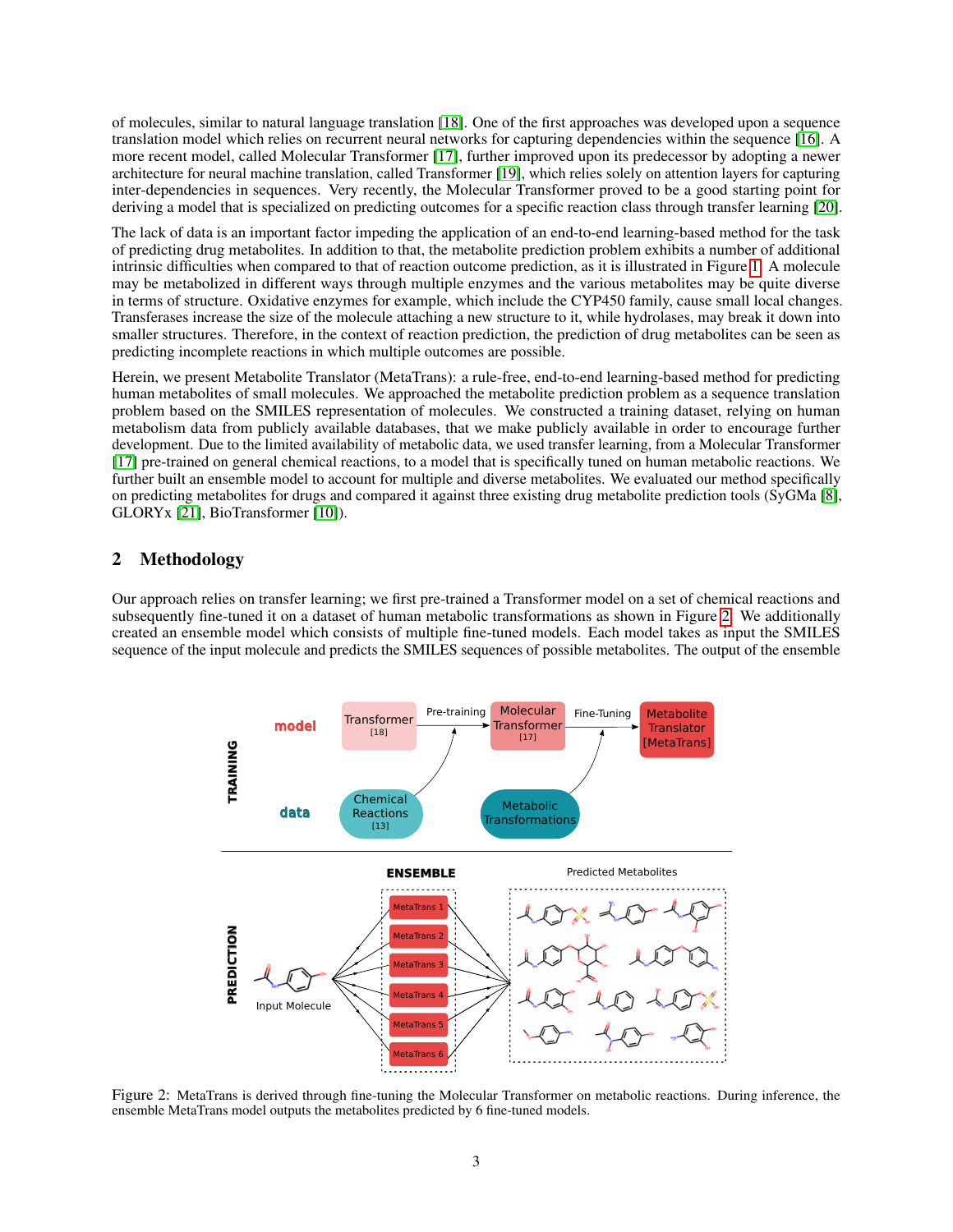is the union of the predictions from each model. In the following, we discuss the three main components of this work: i) the datasets for pre-training, fine-tuning and testing the model, ii) the training process, and, iii) the ensemble model.

#### 2.1 Data

#### 2.1.1 Pre-training Data

The dataset for pre-training the Transformer model [\[19\]](#page-13-11) is a subset of the Lowe's dataset of chemical reactions [\[14\]](#page-13-6) which has been used in the literature for training models for reaction outcome prediction [\[16,](#page-13-8) [17\]](#page-13-9). It was derived by removing duplicates and retaining only single-product reactions resulting in about 900,000 training instances [\[16\]](#page-13-8). Molecules are represented using the canonical SMILES notation [\[22\]](#page-13-14) including stereochemistry information. For training the Transformer model, the input sequence consisted of the reactants and reagents separated with a special token while the output sequence was the product molecule.

#### 2.1.2 Fine-tuning Data

The dataset for fine-tuning the pre-trained model consists of pairs of parent molecules and human metabolites in SMILES notation. The metabolites are derived through one-step enzymatic reactions. The dataset contains metabolites for both, xenobiotics and endogenous compounds, in an effort to obtain a comprehensive human metabolism dataset that is not restricted to specific enzyme families. It should be noted that although the outcome of a metabolic reaction depends on the metabolizing enzyme, information on the enzyme and its action is not encoded in the dataset. Doing so could possibly limit generalization of the method. On top of that, in practice, the metabolizing enzyme is not known in advance when predicting metabolites for new molecules, and therefore this could limit applicability. However, we explored the effect of incorporating the enzyme in the input of the model which we further discuss in Supplementary Information (SI), section S7.

The databases from which we sourced the data are: DrugBank (version 5.1.5) [\[23\]](#page-13-15), Human Metabolome Database (HMDB) (version 4.0) [\[24\]](#page-13-16), HumanCyc from MetaCyc (version 23.0) [\[25\]](#page-13-17), Recon3D (version 3.01) [\[26\]](#page-14-0), the biotransformation database (MetXBioDB) of BioTransformer [\[10\]](#page-13-2), and the reaction rules from SyGMa [\[8\]](#page-13-0). More specifically, from DrugBank, we obtained pairs of parent molecules and human metabolites with the parent molecule being either a drug or a drug metabolite in the case of multi-step reactions. From HMDB we utilised all experimentally verified metabolites of either xenobiotics or endogenous compounds, excluding computationally predicted metabolites. From MetXBioDB we utilised all metabolic transformations. Regarding MetaCyc and Recon3D, which provide complete metabolic reactions mostly for endogenous compounds, we derived pairs of parent molecules and metabolites by retaining for each reaction all such pairs for which the common atoms exceed 40% of the atoms of the parent molecule. In the case of reactions indicated as reversible we created two training instances by reversing the reaction direction. Finally, we made use of the SyGMa [\[8\]](#page-13-0) rule database, which covers phase I and phase II drug metabolism, from which we derived valid pairs of parent molecules and metabolites. The rules in SyGMa are described using the SMIRKS language [\[27\]](#page-14-1) which is a SMILES-like language for generic reactions. The exact process for generating valid pairs from SMIRKS rules is described in the Data Augmentation section. For processing the data we used the RDKit toolkit [\[28\]](#page-14-2). In particular, we canonicalized SMILES and subsequently merged the data from the various sources and removed

<span id="page-3-0"></span>

Figure 3: The composition of the dataset regarding (a) the data sources and (b) the metabolizing enzymes based on the EC classification (discarding the cases with no specified enzymes), in terms of pairs of parent molecules and metabolites.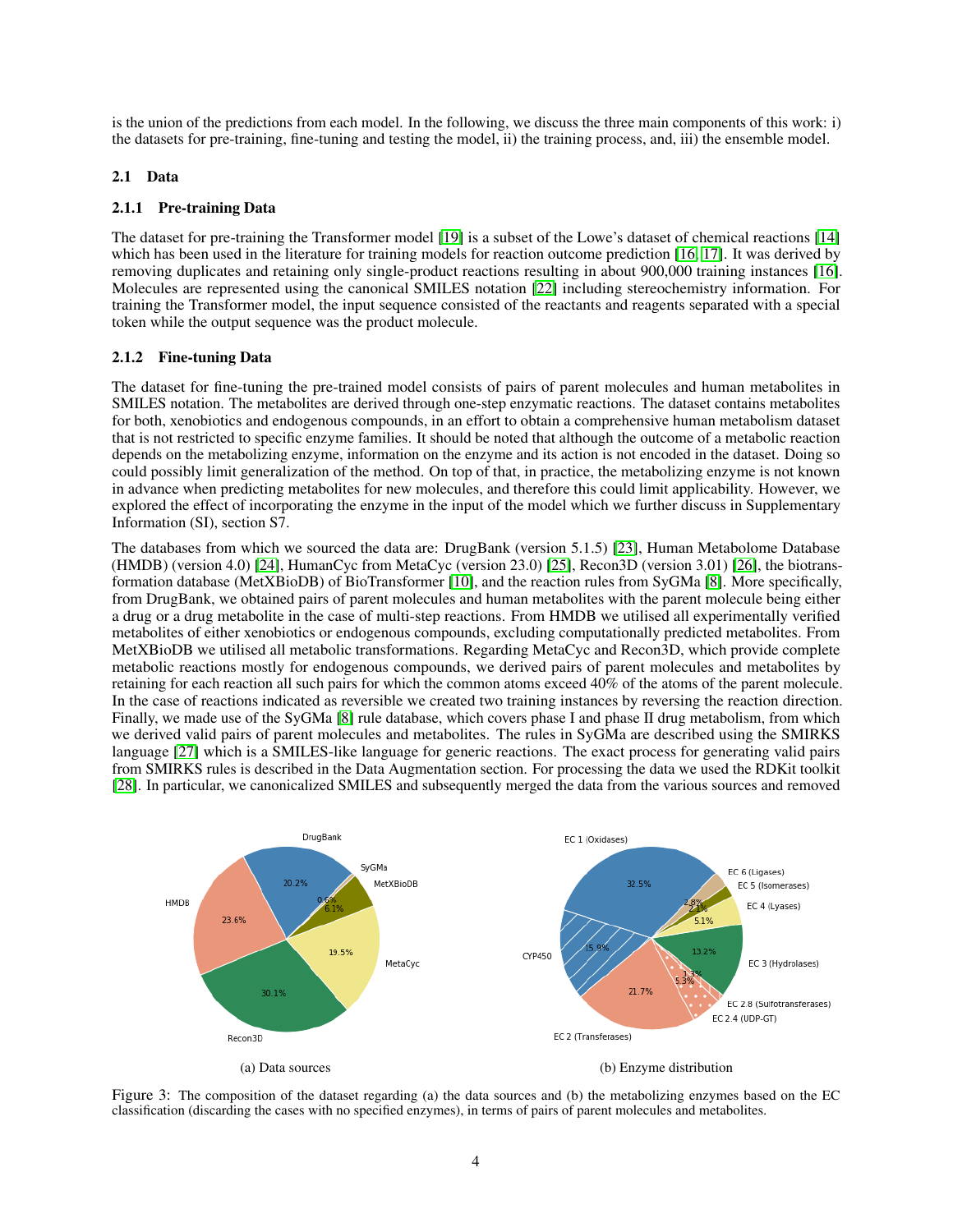duplicates. The resulting dataset consists of about 11,670 unique pairs of parent molecules and metabolites. The contribution of each source in the dataset, in terms of unique pairs of parent molecules and metabolites, is shown in Figure [3a.](#page-3-0)

The metabolic transformations in the dataset span the full spectrum of enzymes and cover metabolism of xenobiotics and endogenous compounds. Although for a big part of the dataset (about 43%) the enzyme information is not specified in the source database, the distribution of enzymes among the labeled pairs, shown in Figure [3b,](#page-3-0) indicates that all enzyme classes are covered. Metabolism of endogenous compounds was included to enhance the training set and obtain greater coverage of the enzymatic space. The evaluation was done specifically on predicting drug metabolites. The validation set, which was mainly intended for tuning the hyperparameters of the Transformer model, consists also of drug molecules and drug metabolites. In particular, it consists of 100 parent molecules that we randomly sampled from the molecules derived from DrugBank with the constraint that it includes molecules that are metabolized by other than CYP450 enzymes in addition to the dominant CYP450 cases. Finally, we should note that since each parent molecule may yield multiple metabolites, the dataset includes cases that share the same parent molecule but differ in the resulting metabolites. However, we ensured that instances that share the same parent molecule were in the same data partition (training, validation, test).

As a final note, the dataset we constructed for fine-tuning does not include negative cases, that is molecules that are not metabolized in humans. Although technically it is possible to include cases for which the input sequence and the output sequence are identical, in practise it is not easy to obtain confirmed negative cases.

# 2.1.3 Test Set

We evaluated the method for predicting one-step metabolites of drug molecules. The test set consists of drugs that were derived from two different sources. First, 29 drugs were sourced from a manually curated dataset that was recently made available by the developers of the GLORY method [\[9\]](#page-13-1). The dataset includes in total 81 metabolites through CYP450 enzymes, sourced from the scientific literature. We expanded the GLORY test set with 16 additional metabolites, through mainly other than CYP450 enzymes, that we sourced from DrugBank. Second, we sourced 55 additional drugs from DrugBank as follows: 19 drugs were manually selected in an effort to create a more diverse test set in terms of metabolizing enzymes. The rest 36 drugs correspond to the drugs that were recently annotated in DrugBank (version 5.1.7) and had not been included in the training set (version 5.1.5). In order to ensure that the test molecules were not present in the training or validation sets, we compared the datasets using both, SMILES comparison and fingerprint similarity (based on Tanimoto coefficient) [\[29\]](#page-14-3). In particular, we did not allow molecules in the test set whose fingerprint similarity with molecules either in the training or in the validation set was equal to 1. Fingerprints are vector representations of chemical molecules, which indicate the presence of certain structures, and are widely used as an efficient way to judge similarity between molecules [\[29\]](#page-14-3).

The resulting test set consists of 84 drugs with 217 verified metabolites which cover a wide range of enzymes. More specifically, the big majority of metabolites (127) correspond to phase I metabolism mainly through CYP450 but also other oxidasing enzymes. 29 metabolites are derived through transferase reactions of phase II metabolism from which 18 are metabolized by glucuronosyltransferases, also known as UDP-GT, (E.C. 2.4.1.17) and 7 are metabolized by sulfotransferases (E.C. 2.8.2.-). Finally, 9 metabolites are derived through hydrolases and for 53 cases the enzyme is not specified.

For the comparison between our method and existing tools we used only the GLORY test set of 29 drugs derived from the scientific literature and the additional 36 drugs that were recently added in DrugBank. The rest 19 drugs from DrugBank include common drugs (for example acetaminophen) which may have been used for the development of existing tools and therefore were excluded from the comparison.

#### 2.1.4 Data Augmentation

Data augmentation is a common practice for enhancing the training set, especially in cases with limited data, by creating new valid training instances from the existing ones. We used two techniques to augment the dataset of metabolic reactions: i) SMILES augmentation, and ii) SMIRKS augmentation, with the first one accounting for the biggest part of the augmented data. SMILES augmentation refers to generating randomized SMILES representations from the canonical SMILES by randomizing the order of the atoms in the molecular graph. This technique has been found to be beneficial when training neural network-based architectures and generative models in particular [\[30,](#page-14-4) [31\]](#page-14-5). By SMIRKS augmentation we refer to generating multiple valid pairs of parent molecules and metabolites that satisfy a SMIRKS pattern [\[27\]](#page-14-1). The SMIRKS language is used for describing generic reactions in which the substrates and products may contain generic atoms. Generic atoms can be seen as placeholders for different atom species and therefore provide fertile ground for data augmentation. In order to generate pairs of parent molecules and metabolites, we substituted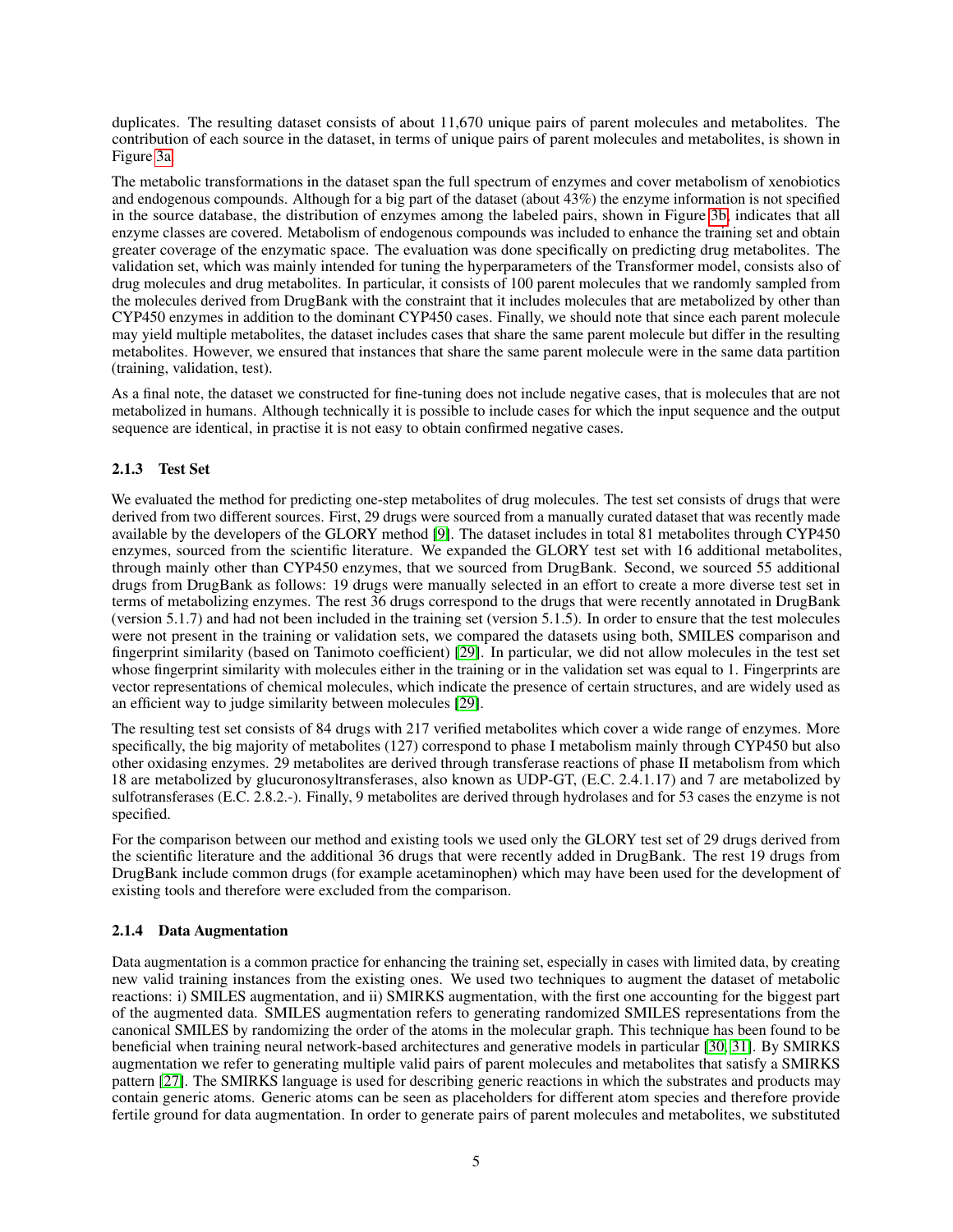the generic atoms with one of the common atoms in organic chemistry (C, O, S, H, N) and subsequently checked the generated SMILES for validity using RDKit [\[28\]](#page-14-2). SMIRKS augmentation was applied on the transformation rules from SyGMa and the entries from MetaCyc that include generic atoms. SMILES augmentation was applied on the entire dataset.

# 2.2 Training

#### 2.2.1 Pre-Training on General Chemical Reactions

We pre-trained the Transformer model on the dataset of chemical reactions according to the specifications of the Molecular Transformer model [\[17,](#page-13-9) [32\]](#page-14-6). We additionally experimented with reducing the size of the Transformer model and also augmenting the dataset using SMILES augmentation. The final selection of these parameters was based on the validation accuracy of the fine-tuned model.

#### 2.2.2 Transfer Learning on Human Metabolic Reactions

MetaTrans was obtained through transfer learning from the pre-trained Transformer model. More specifically, the pre-trained model was used as a starting point which was further tuned on the dataset of metabolic transformations. The training specifications for fine-tuning the model were chosen based on the accuracy on the validation set. We experimented with various parameters including the data augmentation method, the learning rate schedule and strength, warmup steps, and batch size.

#### 2.3 Generating Multiple Metabolites

An important challenge introduced when moving from reaction outcome prediction to metabolite prediction is the possibly multiple and diverse metabolites that can be formed through different enzymes, as shown in Figure [1.](#page-1-0) To account for such diverse outcomes, on top of the standard beam search algorithm for generating multiple sequences, we constructed an ensemble model.

#### 2.3.1 Beam Search

The beam search algorithm is a general heuristic-based search algorithm. When generating a prediction, instead of expanding the predicted sequence with a greedy approach choosing the most likely character, the algorithm explores all possible characters and keeps the  $k$  most likely sequences. For the metabolite prediction problem, this means that for a given parent compound the model can generate multiple possible metabolites. The number of generated metabolites is equal to the beam size which can be controlled by the user. With a smaller beam size we expect to get the most likely metabolites while increasing the beam size we can obtain larger coverage of the metabolite space.

#### 2.3.2 Ensembling

The ensemble model is created by combining the outputs of multiple fine-tuned models trained under different specifications. More specifically, we fine-tuned multiple models varying the model hyperparameters and the SMILES augmentation process. The selection process of the models to form the ensemble was based on finding a trade-off between maximizing the number of correctly identified metabolites while keeping the output size, which is an indication of false positives, low. The resulting ensemble model consists of 6 fine-tuned models. The output of the ensemble is the union of the sets of predicted metabolites from each individual model.

#### 2.4 Post-processing

The model output was filtered in order to discard invalid SMILES and unlikely metabolites. The first case refers to sequences which violate the syntax rules of the SMILES language (e.g., unbalanced parenthesis). The second case includes: i) metabolites that have obtained atoms whose species are not among the parent molecule atoms or among the common atoms in organic molecules (C,O,H,S,P,N), ii) metabolites whose size, in terms of atoms, is significantly smaller from the size of the parent molecule (less than 25%), and iii) metabolites which exhibit low fingerprint similarity with respect to the parent molecule (less than 0.25). The cutoff values were determined based on the data of the validation set. More details in SI S5.

As a side note, for the individual models the output size with a beam size of  $k$  will eventually be at most  $k$  since some predictions may be filtered-out. For the ensemble model though, the output size will be larger than  $k$ , since the output is the union of the 6 individual models.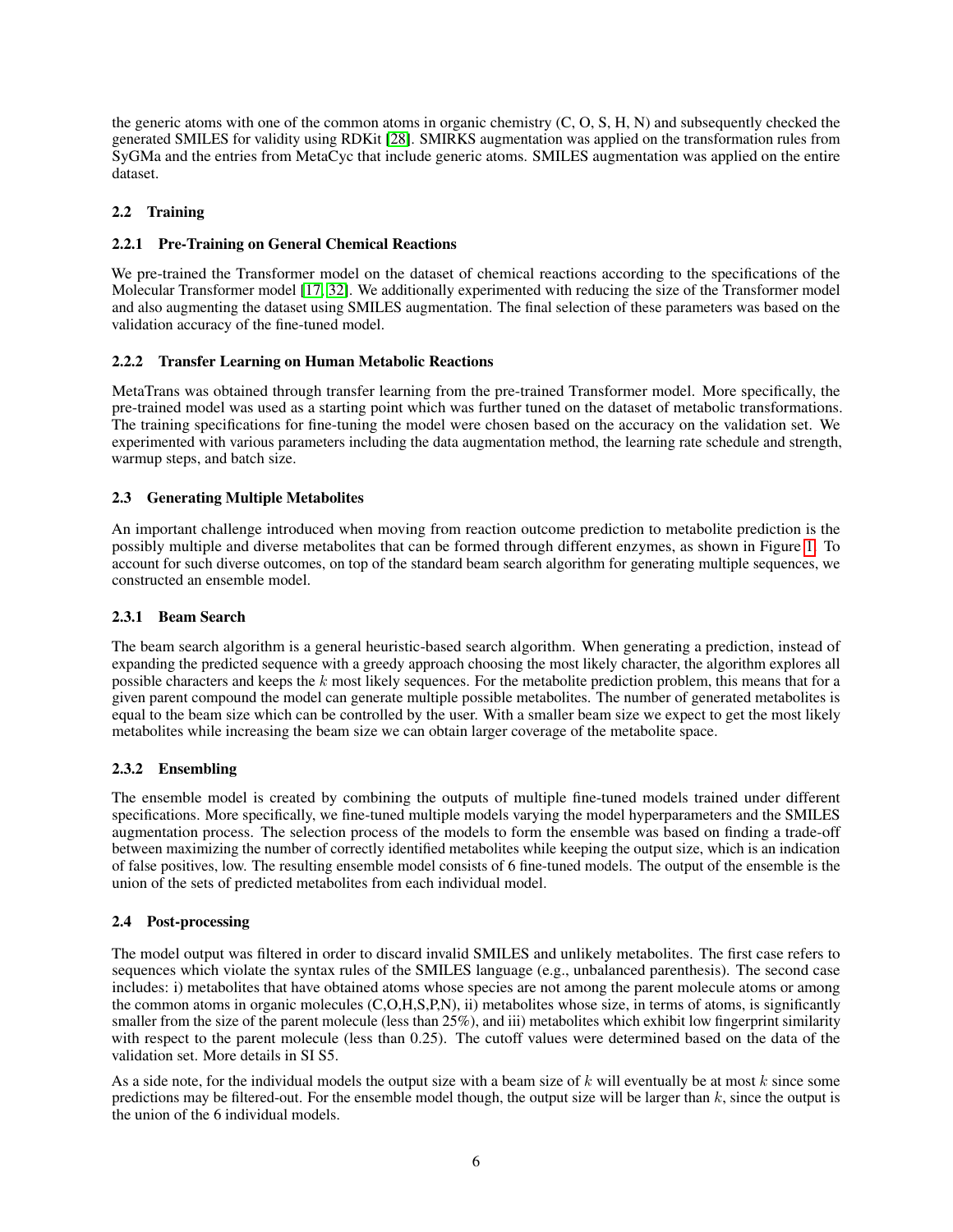<span id="page-6-0"></span>Table 1: Prediction performance of the pre-trained model, average performance and standard deviation of the individual fine-tuned models that comprise the ensemble, and performance of the ensemble, for comparable output sizes. The table indicates the percentage of drugs for which at least one, at least half and all reference metabolites have been correctly identified, as well as, the total number of identified metabolites.

|                       | Output<br>size | At least one<br>metabolite | At least half<br>metabolites | All<br>metabolites | Total<br>identified | Precision    | Recall       |
|-----------------------|----------------|----------------------------|------------------------------|--------------------|---------------------|--------------|--------------|
| Pre-trained (beam 15) | 9.1            | 39.3                       | 27.4                         | 13.1               | 49                  | 6.4          | 22.6         |
| Average (beam 15)     | $9.3 \pm 0.4$  | 78.8±4.6                   | $61.7 + 5.7$                 | $33.1 + 4.1$       | $102.3 + 8.0$       | $13.1 + 0.8$ | $47.2 + 3.7$ |
| Ensemble (beam 5)     | 10.2           | 90.5                       | 77.4                         | 42.9               | 125                 | 14.5         | 57.6         |

<span id="page-6-1"></span>Table 2: Assessment of the ranking capability of the ensemble model regarding the percentage of drugs for which at least one, at least half and all known metabolites have been identified, as well as, the total number of identified metabolites. The average output size per input is also indicated.

| Beam | Average   | At least one | At least half | All         | Total identified |           |        |
|------|-----------|--------------|---------------|-------------|------------------|-----------|--------|
| size | out. size | metabolite   | metabolites   | metabolites | metabolites      | Precision | Recall |
|      |           | 77.4         | 60.7          | 27.4        |                  | າາ າ      | 42.9   |
|      | 10.2      | 90.5         | 77.4          | 42.9        |                  | l4.5      | 57.6   |
| 10   | 20.0      | 91.7         | 82.           | 45.2        | 139              |           | 64.1   |
|      | 29.0      | 94.0         | 84.5          | 48.8        | 147              | 6.U       | 67.7   |

# 3 Method Evaluation

The evaluation of the method mainly lies on the number of correctly identified metabolites as well as the output size that is an indication of the number of false positives. In order to assess the ability of the algorithm to properly rank the generated metabolites we present results for beam sizes of 2, 5, 10, and 15. For the evaluation of the method, we compared the predicted metabolites against the reference metabolites using fingerprint similarity. If the fingerprint similarity (based on Tanimoto coefficient) between a predicted metabolite and a reference metabolite is equal to 1 then we consider the prediction as correct. Fingerprint similarity is chosen over SMILES comparison because it discards discrepancies in stereochemistry and atom charges and in general does not depend on the syntax of the language used to represent molecules.

# 3.1 Baseline Model

As a reference point, we tested the performance of the pre-trained model on the metabolite test set prior to fine-tuning on the metabolic data. With a beam size of 15, the model identified 49 metabolites in total out of 217 with an output size of 768 which corresponds to a specificity value of about 6% and recall 22%. Interestingly, the pre-trained model retrieved only metabolites through oxidising enzymes and hydrolases while it did not predict any metabolites through transferase reactions. This outcome demonstrates the differences between the two datasets used for pre-training and fine-tuning the model. The set of chemical reactions includes complete reactions where all reactants and products are listed (with possibly trivial compounds missing). On the other side, the dataset for fine-tuning consists of pairs of parent molecules and metabolites. Oxidation reactions and certain hydrolysis reactions involve only one major compound and therefore their representation in the two datasets will be very similar. However, for transferase reactions, the added structure is not encoded in the input of the model. The pre-trained model cannot handle such cases since it has been trained only on complete reactions where all reactants are listed.

# 3.2 Prediction Accuracy

To start with, we assessed the benefit of transfer learning as well as ensembling by juxtaposing the performance of the pre-trained model, the averaged prediction performance of the individual fine-tuned models that comprise the ensemble, and the ensemble model, in Table [1.](#page-6-0) The models are compared for similar output sizes which are obtained with beam size of 15 for the individual models and beam size of 5 for the ensemble. The results highlight the significance of both practises, transfer learning and ensembling. More specifically, on average, the fine-tuned model performed significantly better than the model pre-trained on general chemical reactions. Additionally, the ensemble model achieved a significantly higher recall rate than the average individual model. This shows that ensembling is a better strategy for increasing the output diversity comparing to a further increase in the beam size of a single model.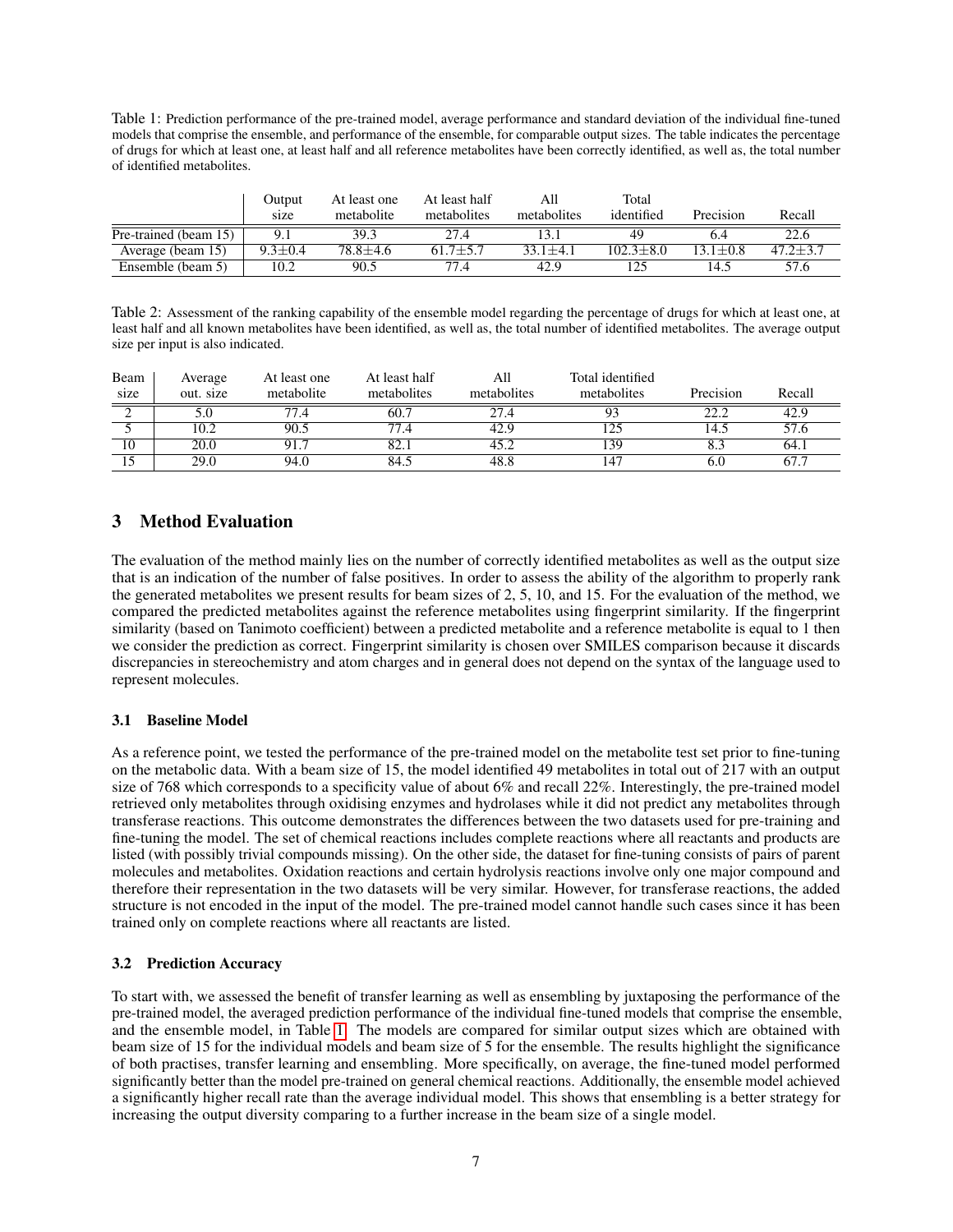Next, we evaluated the prediction accuracy of the ensemble model. We report the results with varying choices of beam size in order to assess its ranking capability, as shown in Table [2.](#page-6-1) The results show that with a beam size of 5, which corresponds to 10 predictions per input molecule on average, the ensemble model identified at least one metabolite for about 90% of the drugs (76 out of 84) while it successfully retrieved more than half of the verified metabolites (recall 57.6%). Even within the top-5 ranked metabolites, which is achieved with a beam size of 2, the model correctly predicted at least one correct metabolite for 77.4% of the drugs. Increasing the beam size to 10, which is equivalent to top-20 predictions, the model retrieved at least half of known metabolites for about 82% of the drugs (69 out of 84) at a cost of a decrease in precision (8.3%). Further increase of the beam size allowed the model to increase the recall rate to about 68%, with an output size of almost. For practical applications, a beam size between 5 and 10 seems to provide a good trade-off between precision and recall.

A closer look of the results revealed that the model achieved better scores specifically on the test cases that were obtained from DrugBank comparing to the data from the GLORY set, as shown in Table [3.](#page-7-0) More specifically, the model retrieved all known metabolites for almost half of the drugs derived from DrugBank, while this was the case for about 35% of the drugs from the GLORY set. The most plausible explanation behind this discrepancy is that the GLORY data, which were derived from the literature, include a more exhaustive list of metabolites as compared to the data derived from DrugBank. Indeed, the average number of metabolites per drug for the GLORY test set is 3.3 while for DrugBank is 2.1. This highlights the difficulty for obtaining reliable datasets for assessing computational tools for drug metabolites prediction. Although an exhaustive list of metabolites may seem more desirable, it does not allow to differentiate between major and secondary metabolites.

<span id="page-7-0"></span>

| Table 3: Prediction performance of the ensemble model broken down based on the source of the data for beam size 5. |  |
|--------------------------------------------------------------------------------------------------------------------|--|
|--------------------------------------------------------------------------------------------------------------------|--|

|                 | At least one      | At least half      | All                |
|-----------------|-------------------|--------------------|--------------------|
| Dataset         | metabolite $(\%)$ | metabolites $(\%)$ | metabolites $(\%)$ |
| Glory           | 93.1              | 65.5               | 34.5               |
| <b>DrugBank</b> | 89.1              | 83.6               | 47.3               |
|                 | 90.5              | 17 A               |                    |

#### 3.3 Comparison with Existing Tools

Next, we assessed the performance of the ensemble model using as reference three existing rule-based drug metabolism prediction tools: GLORYx [\[21\]](#page-13-13), BioTransformer [\[10\]](#page-13-2) and SyGMa [\[8\]](#page-13-0). All methods were evaluated for predicting metabolites through one-step reactions. GLORYx and SyGMa are both based on rule databases that cover specifically phase I and II metabolism of xenobiotics. BioTransformer has greater coverage and multiple operation options intended for covering different enzyme families. For the purpose of this comparison, we used the module that covers human and human gut microbial transformations (allHuman). Theoretically, MetaTrans and BioTransformer are expected to have similar and greater coverage, while GLORYx and SyGMa are both specific to oxidation and transferase reactions.

The test set for the comparison consisted of 65 drugs with a total of 179 metabolites. We compared the four methods taking into account the number of metabolites they correctly identified, the output size as well as their ranking capability. GLORYx and SyGMa do rank the predicted metabolites while BioTransformer does not. In the case of MetaTrans, although the generated metabolites are not strictly ranked, the output size can be controlled through the beam size. We compared the top-5, 10, 13 and 20 performance between MetaTrans, GLORYx and SyGMa. The top-13 performance is selected for providing a fair comparison with BioTransformer whose average output size on the specific test set was 13. For the ensemble model, top-5, 10, 13 and 20 were achieved with beam sizes of 2, 5, 7 and 10, respectively. All methods were evaluated using fingerprint similarity.

The results, as presented in Table [4,](#page-8-0) demonstrate that although MetaTrans was trained on a general dataset not specific to drugs, its performance is not compromised when compared to models that have been specifically developed for drug metabolism. Indeed, MetaTrans shows better ranking capability when compared with GLORYx and similar ranking performance with SyGMa. Within the top-5 predictions, MetaTrans and SyGMa both correctly identified in total 76 metabolites while GLORYx identified 54. Focusing at MetaTrans and SyGMa, although they identified the same number of metabolites, the identified metabolites are differently distributed among the drugs with MetaTrans having larger coverage of the dataset, that is finding at least one correct metabolite for a larger portion of the dataset. A similar pattern is observed within the top-10 predictions with MetaTrans and SyGMa correctly predicting a similar number of metabolites while MetaTrans being able to predict at least one metabolite, or even half, for a larger number of drugs. For the top-13 predictions, SyGMa and BioTransformer both retrieved the highest number of metabolites. However, still MetaTrans predicts at least one correct metabolite, and even half of known metabolites, for a larger number of drugs. In the top-20 ranked metabolites, GLORYx significantly expanded its search surpassing MetaTrans and SyGMa.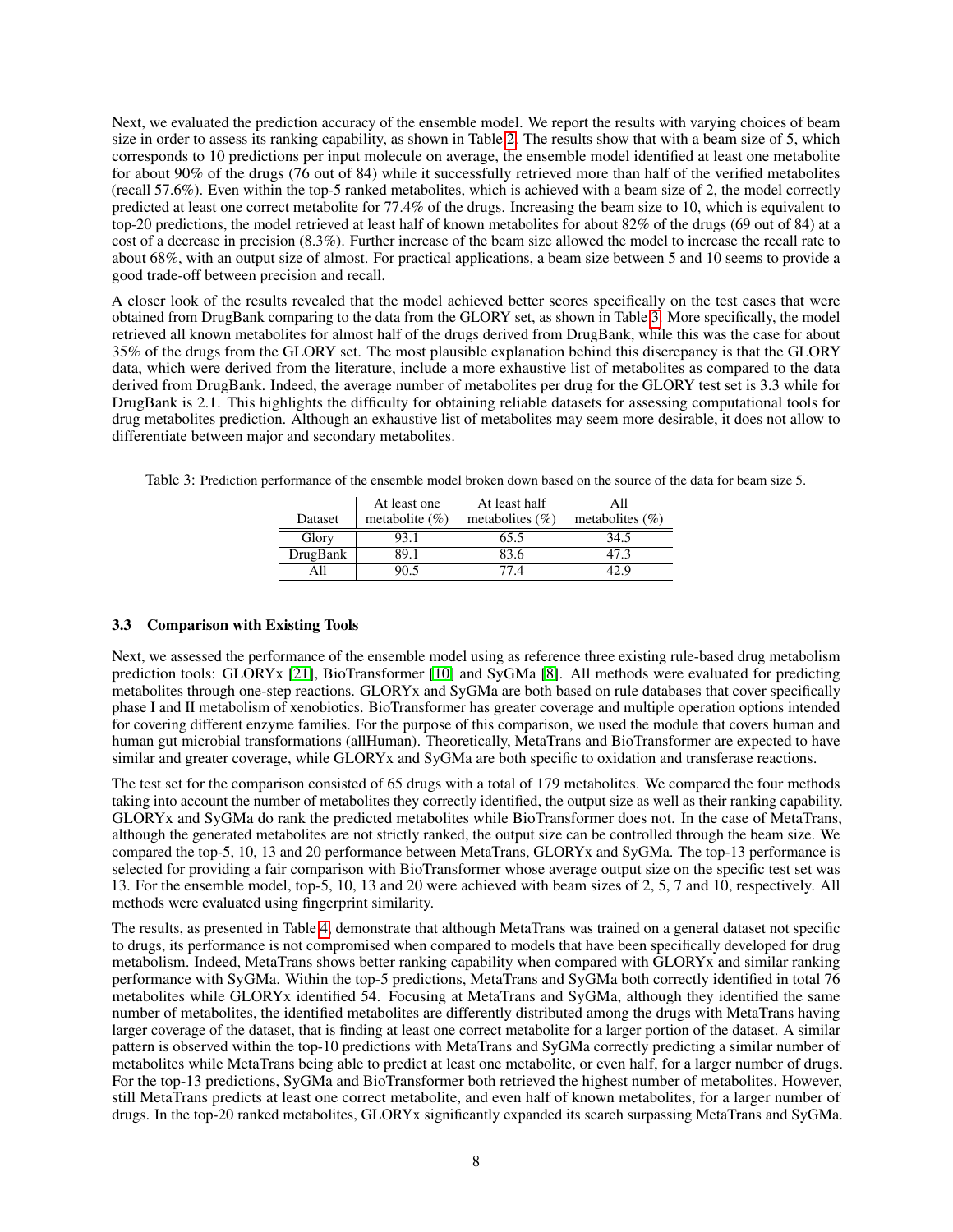|          | Method<br>Method          | At least one<br>metabolite<br>$(\%)$ | At least half<br>metabolites<br>$(\%)$ | All<br>metabolites<br>(%) | Total<br>identified<br>metabolites | Output<br>size | Precision<br>(%) | Recall<br>$(\%)$ |
|----------|---------------------------|--------------------------------------|----------------------------------------|---------------------------|------------------------------------|----------------|------------------|------------------|
|          | <b>MetaTrans</b>          | 80.0                                 | 61.5                                   | 29.2                      | 76                                 | 324            | 23.5             | 42.5             |
| Top 5    | <b>GLORYX</b>             | 64.6                                 | 35.4                                   | 16.9                      | 54                                 | 325            | 16.6             | 30.2             |
|          | SyGMa                     | 72.3                                 | 55.4                                   | 29.2                      | 76                                 | 325            | 23.4             | 42.4             |
|          | MetaTrans                 | 95.4                                 | 80.0                                   | 44.6                      | 103                                | 687            | 15.0             | 57.5             |
| Top $10$ | <b>GLORY<sub>x</sub></b>  | 80.0                                 | 64.6                                   | 27.7                      | 93                                 | 650            | 14.3             | 51.9             |
|          | SyGMa                     | 87.7                                 | 75.4                                   | 43.1                      | 105                                | 650            | 16.2             | 58.7             |
|          | <b>MetaTrans</b>          | 95.4                                 | 81.5                                   | 46.2                      | 109                                | 908            | 12.0             | 60.9             |
| Top $13$ | <b>GLORY</b> <sub>x</sub> | 86.2                                 | 76.9                                   | 41.5                      | 108                                | 851            | 12.8             | 60.3             |
|          | SyGMa                     | 89.2                                 | 78.5                                   | 44.6                      | 115                                | 842            | 13.6             | 64.2             |
|          | <b>BioTransformer</b>     | 87.7                                 | 78.5                                   | 44.6                      | 115                                | 842            | 13.5             | 64.2             |
|          | <b>MetaTrans</b>          | 96.9                                 | 86.2                                   | 46.2                      | 116                                | 1334           | 8.7              | 64.8             |
| Top $20$ | <b>GLORYX</b>             | 92.3                                 | 86.2                                   | 52.3                      | 132                                | 1259           | 10.5             | 73.7             |
|          | SyGMa                     | 90.8                                 | 84.6                                   | 49.2                      | 127                                | 1284           | 9.9              | 70.9             |

<span id="page-8-0"></span>Table 4: Comparison between MetaTrans and GLORYx, SyGMa and Biotransformer for various prediction windows.

Overall though, MetaTrans was among the best performed tools when looking at about 10 highly ranked metabolites which is a reasonable choice in practical applications. Additionally, it gave at least one correct prediction for a larger portion of the dataset.

We further broke down the performance of each method looking into the different enzyme families as shown in Table [5.](#page-8-1) The enzyme families that were considered are oxidation enzymes, with the CYP450 being the most prevalent, transferases, with UDP-GT and sulfotransferases being the most prevalent, and hydrolases. As we can see, the advantage that BioTransformer and SyGMa obtained relates to oxidation reactions. However, they missed some metabolites through transferases that MetaTrans correctly identified. Overall though, all methods seem to be able to cover all enzyme classes. Interestingly, SyGMa and GLORY, which are specific to phase I and phase II metabolism, correctly identified a number of hydrolase metabolites possibly due to the promiscuous activity of enzymes.

Regarding MetaTrans, the large variety of the training set allowed the model to predict metabolites through any enzyme. More importantly, it performed equally well on the major enzyme classes of phase I and phase II metabolism while it additionally identified metabolites through enzymes that are less commonly involved in drug metabolism and were missed by other tools. More specifically, MetaTrans identified two additional metabolites through transferases which are less common in drug metabolism. One of these cases is the drug Apomorphine which is metabolized through a methyltransferase (EC 2.1.1.6) into the metabolite Apocodeine (Figure [4a\)](#page-9-0) which is an active compound [\[33,](#page-14-7) [34\]](#page-14-8). This metabolite was also identified by GLORYx but not by the other two tools. The second case, which was identified only by MetaTrans, is the metabolite of the drug Fingolimond (Figure [4b\)](#page-9-0) which is derived through phosphorylation (EC 2.7.1.91) and is also an active metabolite [\[35\]](#page-14-9). Another even more interesting case is the drug Favipiravir (Figure [4c\)](#page-9-0). DrugBank provides the structure of a metabolite that is obtained through oxidation and it additionally states that the drug undergoes glucuronidation without providing the structure of the metabolite though. MetaTrans correctly predicted the oxidation metabolite and it also gave as output glucuronidation metabolites resulting from conjugations in two different positions (one of them depicted in Figure [4c\)](#page-9-0). Interestingly, among the predicted metabolites we noticed a ribosylated metabolite and a metabolite which was additionally phosphorylated (Figure [4c\)](#page-9-0) which we both confirmed from the literature [\[36\]](#page-14-10). Indeed, Favipiravir is a prodrug which is ribosylated through intracellural metabolism and subsequently phosphorylated in three subsequent steps, forming a triphosphate which is the active compound with antiviral activity [\[36\]](#page-14-10). MetaTrans did not identify the triphosphate but it identified the one-step ribosylated metabolite as

| Table 5: Comparison per enzyme family. |  |  |  |
|----------------------------------------|--|--|--|
|                                        |  |  |  |

<span id="page-8-1"></span>

|                       | Oxidation | $UDP-GT$ | Sulfo-<br>transferases | Other<br>Trasferases | Hydrolases | Unspecified | - A11 |
|-----------------------|-----------|----------|------------------------|----------------------|------------|-------------|-------|
| Total                 | 18        |          |                        |                      |            | 37          | 179   |
| <b>MetaTrans</b>      | 70        |          |                        |                      |            | 23          | 109   |
| <b>GLORYX</b>         | 70        |          |                        |                      |            | 22          | 108   |
| SyGMa                 | 80        |          |                        |                      |            | 20          | 115   |
| <b>BioTransformer</b> |           |          |                        |                      |            | 20          |       |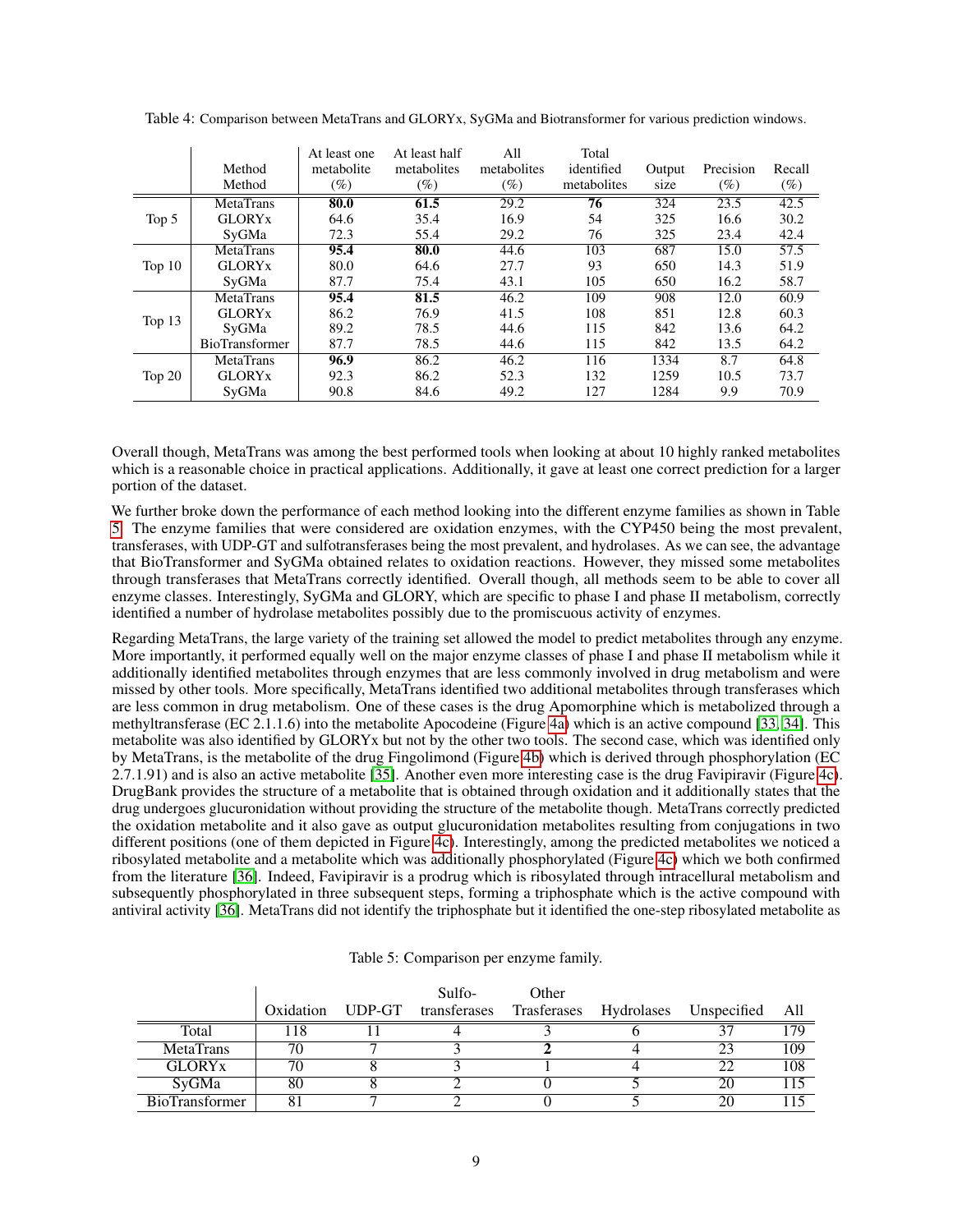well as the two-step phosphorylated metabolite although it was trained only on single-step reactions. Favipiravir is a very interesting case because it is metabolized through an uncommon reaction for drugs and additionally it is conjugated with a structure of significant complexity contrary, for example, to the Apomorphine metabolite. Despite that, MetaTrans correctly identified the metabolite and additionally a two-step metabolite. The other tools correctly identified the oxidized metabolite and all predicted glucuronidation metabolites but none of them predicted the ribosylation. These cases demonstrate that MetaTrans can identify metabolites through uncommon enzymes and reactions which may be missed by rule-based approaches including BioTransformer which is expected to have greater coverage than tools that are focused on phase I and phase II metabolism.

<span id="page-9-0"></span>

Apomorphine Apocodeine

(a) Apomorphine and its metabolite apocodeine (b) Fingolimond and its phosphorylated metabolite



Fingolimod

Fingolimond phosphate

Favipiravir







Glucuronide conjugation

Ribosylation



Ribosylation & Phosphorylation

(c) Predicted metabolites for favipiravir

Figure 4: Correctly identified metabolites through uncommon enzymes

Finally, although our method was not trained on negative cases, that is non metabolizing drugs, we applied our method, as well as the other tools, on a dataset of 74 drugs which, according to DrugBank, are not metabolized in humans. For MetaTrans, we investigated whether the parent structure was among the predictions. Our analysis showed that for the dataset of non-metabolizing drugs the parent structure was found among the predicted structures for 51.4% of the cases within the top-5 predictions. For the dataset of metabolizing drugs, this percentage corresponds to 42.4%. The ability of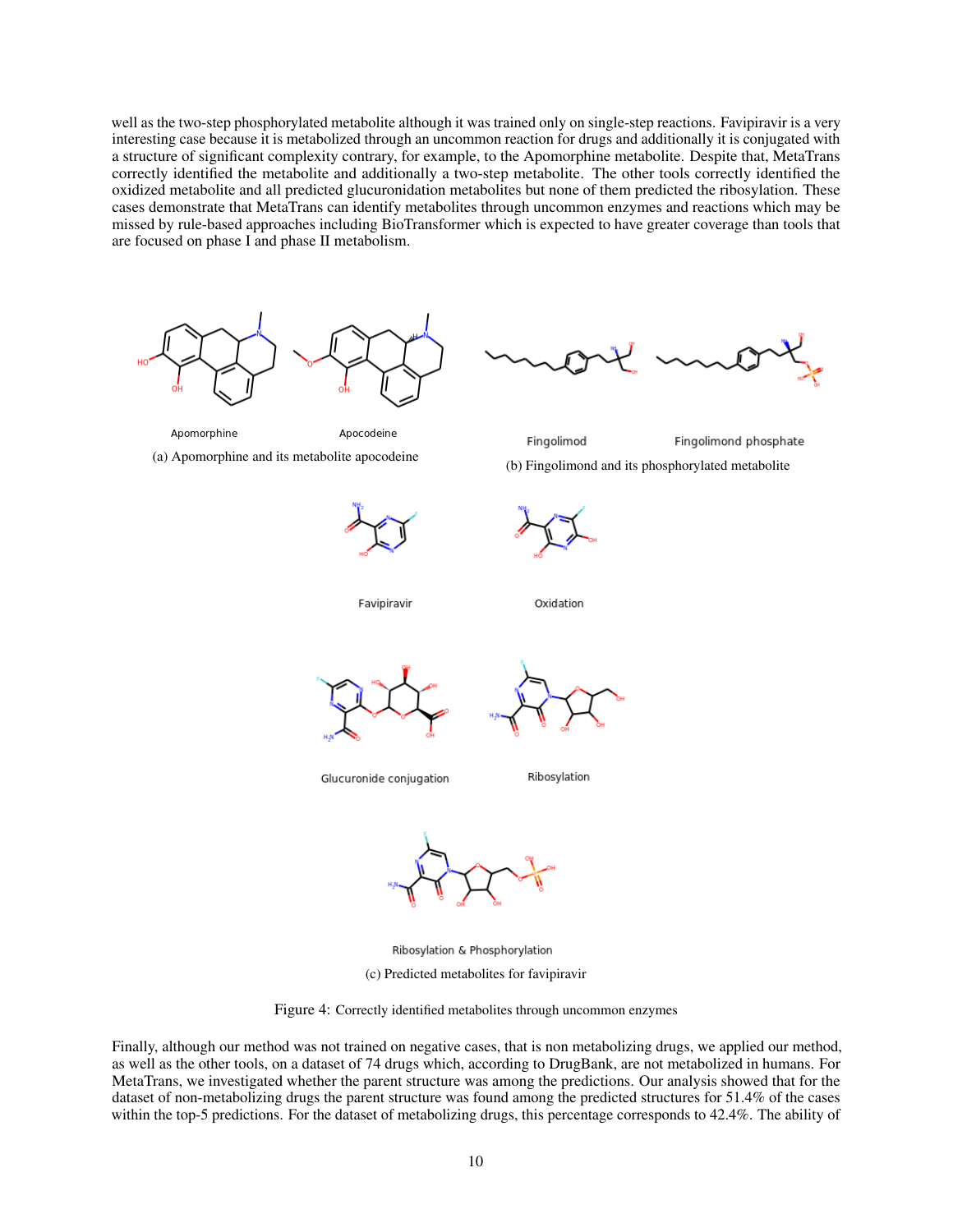MetaTrans to identify non-metabolizing drugs seems to be limited especially considering that it intentionally gives a diverse output, mostly through ensembling, and therefore the unchanged structure of the drug will be among multiple predicted metabolites. However, the capacity of the other three tools to identify the non-metabolizing tools was also limited.

As a final note, we noticed that, in the dataset of non metabolizing drugs, GLORYx was not able to make predictions for cases that included rare atoms (such as B and Gd). The development of GLORY involved Machine Learning, and hence it cannot handle compounds that include atoms that have not been seen during training [\[9\]](#page-13-1). On the contrary, MetaTrans although it is a strictly learning-based method, it was able to predict metabolites for these cases. Although it is possible that the specific atoms were not seen during fine-tuning, the model was pre-trained on a very large and diverse dataset of chemical reactions which include atoms that are not restricted to the ones found in organic molecules.

# 4 Challenging cases

For a better understanding of the capabilities and limitations of the proposed methodology we visually inspected the predicted metabolites for the test set of metabolizing drugs. A few representative cases of the model mispredictions are presented in Figure [5.](#page-11-0)

For certain cases, the discrepancy between the reference metabolite and the closest prediction was limited to a single atom. Such an example is the drug Tedizolid (case 1 in Figure [5\)](#page-11-0). For that particular case, the error could be even be in the reference metabolite. Indeed, for a difference case, which involved glucuronidated metabolites, we found evidence in the literature which verified the predicted metabolites providing slightly different structures than the ones found in DrugBank [\[37\]](#page-14-11).

In general, our inspection revealed various problems that relate to transferase reactions, however, in most cases the predicted metabolites appeared to be at least relevant. We recall here that transferase reactions are expected to be challenging cases for our method since there are not such cases in the dataset used for pre-training and they are under-represented in the dataset used for fine-tuning (Figure [3b\)](#page-3-0). For certain cases the structure of the glucuronic acid was not entirely correct or the conjugation point was not correctly identified. Such an example is the drug Lamotrigine (case 2) where both problems coexist. In many cases we noticed that the model predicted conjugations with both, glucuronic acid and sulfate, for the same molecule, even for cases where the reference metabolites included only one of them. Indeed, from our dataset we noticed that conjugations with these two structures usually occur for the same molecule. In other cases, the model missed a glucuronidation metabolite for a sulfation or the opposite. An especially challenging case for the model is the case of metabolites that are derived through multiple transformations at different sites. Such examples are the drugs Tamezapam and Umifenovir (cases 3 and 4). In both cases the metabolites are derived through a conjugation and an oxidation reaction possibly in multiple reaction steps. The model correctly identified the reaction type (conjugation) as well as the conjugation site but did not predict the simultaneous oxidation reaction.

Regarding oxidation reactions, a common problem was that in certain cases although the model correctly identified the position and the reaction type, the predicted structure was not entirely correct. Such examples are the drugs Ciprofloxacin and Metoclopramide (cases 5 and 6). Specifically in the case of Ciprofloxacin the reference metabolite is an aldehyde while the predicted molecule is the corresponding carboxylic acid. According to the literature, aldehydes usually are intermediate compounds which are further oxidized forming carboxylic acids by CYP450 enzymes [\[38\]](#page-14-12). However, we did not make such assumptions for our evaluation. Especially for the case of Ciprofloxacin, DrugBank did not specify where the drug was oxidized by a CYP450 enzyme.

Overall, our inspection showed that for many of the cases where the predicted metabolites did not exactly match the reference ones, the prediction still provided useful information. More specifically, the predictions in many cases succeeded in providing insights on the reaction type or even the reaction site in the parent molecule.

# 5 Invalid Predictions and Post-processing

Besides the prediction accuracy of the model, we finally evaluated two additional aspects: first, how susceptible the model is for generating invalid SMILES, and, second what is the effect of the post-processing filtering. Our analysis showed that the model generated at least one valid SMILES for all drugs in both, validation and test sets, for all beam sizes. Specifically regarding the test set of 85 drugs, the number of atoms ranged from 8 to 62 with an average of 24.6. The average number of invalid predictions per input molecule for a beam size of 5 was 0.9, and 2.5 for a beam size of 10. These findings indicate that the issue of generating non-valid SMILES is insignificant for small molecules. Regarding the effect of the post-processing filtering, our analysis showed that a very small percentage of the predicted molecules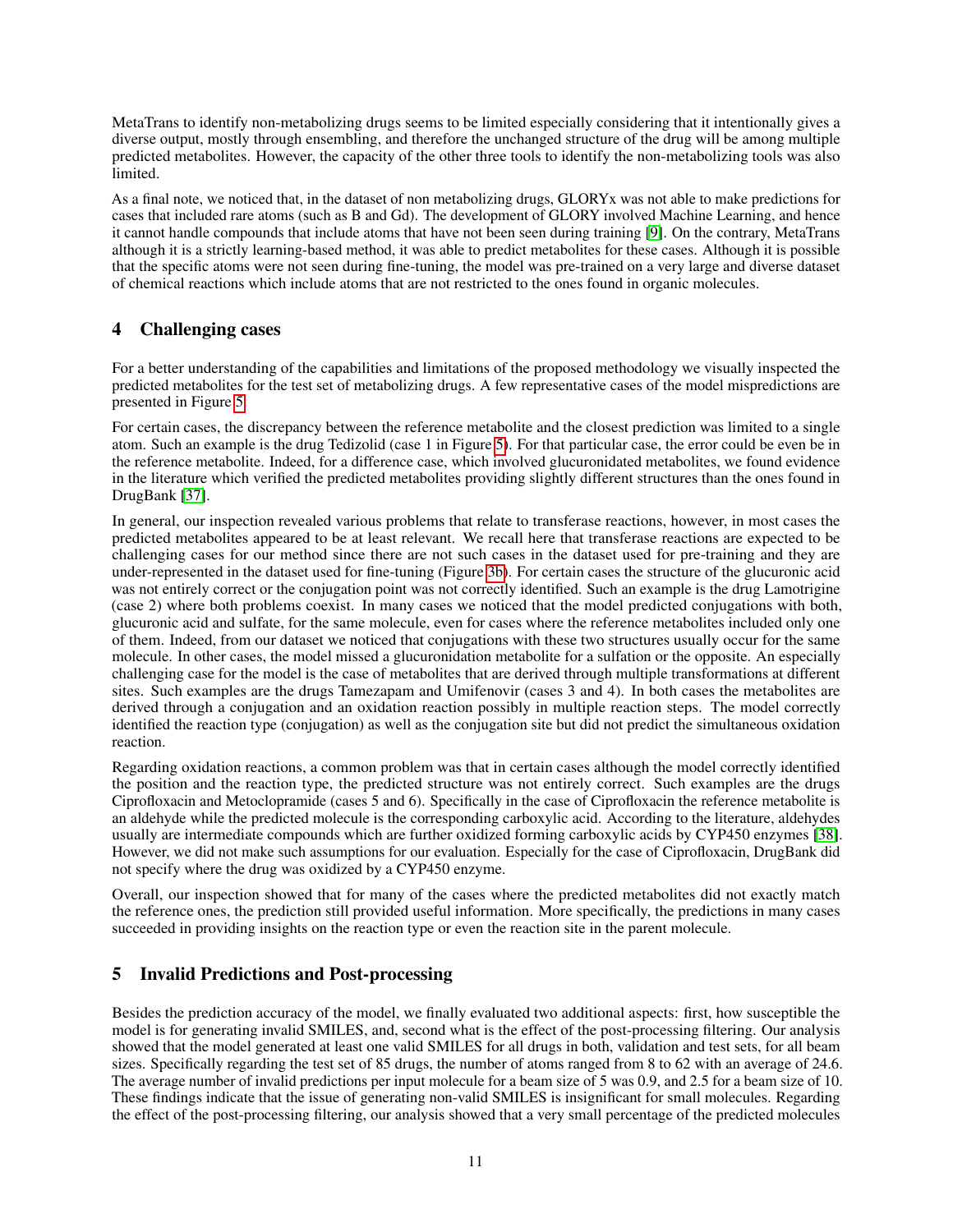<span id="page-11-0"></span>

1. Tedizolid

Sulfation

Prediction



2. Lamotrigine







Prediction



3. Temazepam



Glucuronidation

Glucuronidation



Prediction



4. Umifenovir



Sulfation & Sulfoxidation



Prediction



5. Ciprofloxacin

Oxidation

Prediction





6. Metoclopramide Oxidation Prediction

Figure 5: Drug structure, actual metabolite and closest prediction for a small number of challenging test cases.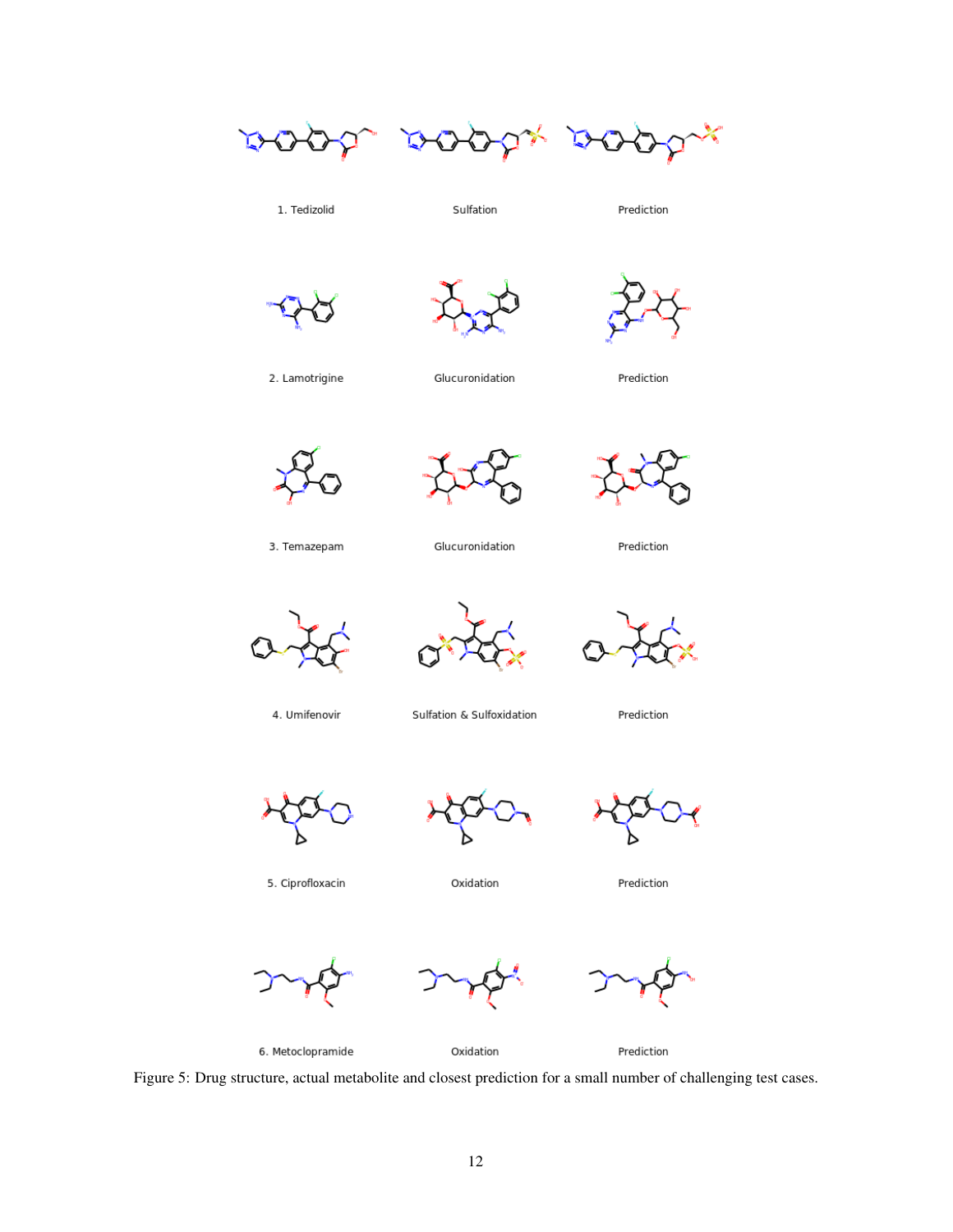was filtered out proving that the big majority of the predictions are actually relevant. More specifically, for a beam size of 10, only 5 predictions were filtered out in total which corresponds to about 0.3% of the total predictions.

# 6 Conclusions

We presented an end-to-end learning-based method, called MetaTrans, for predicting human metabolites of small molecules. MetaTrans consists of a model that was trained using transfer learning on a diverse dataset of human metabolic reactions. We evaluated the performance of our method for predicting drug metabolites and compared it against existing rule-based drug metabolite prediction tools. Our analysis showed that despite the fact that our model was trained on a dataset that is not specific to drugs its performance was comparable with methods that were specifically developed for drugs. In fact it is the diversity of the dataset that allowed the model to predict metabolites not only through the major enzyme families but also through uncommon enzymes which were missed by the existing rule-based approaches. The proposed approach can provide a more comprehensive study of drug metabolism comparing to the existing rule-based methods, which are enzyme-specific, while it additionally addresses the problems of limited scalability and lack of generalization. As more data become available, especially on drug metabolism, the performance of this approach can be further improved encouraging the adoption of such tools in drug discovery for accelerating and enhancing safety studies.

# 7 Data Availability

The datasets as well as the running code can be found in: [https://github.com/KavrakiLab/MetaTrans]( https://github.com/KavrakiLab/MetaTrans).

# Conflicts of interest

The authors declare no conflicts of interest.

# Acknowledgements

The authors thank the anonymous reviewers for the very thorough evaluation of the manuscript and constructive feedback, Dr Teodoro Laino for his thorough and constructive comments on the manuscript, and Dr George Bennett and Dr Matthew Peña for providing insights on the underlying biological processes. This work has been supported in part by CPRIT RP170508 and Rice University Funds.

# References

- <span id="page-12-0"></span>[1] Edward Croom. Chapter three - metabolism of xenobiotics of human environments. In Ernest Hodgson, editor, *Toxicology and Human Environments*, volume 112 of *Progress in Molecular Biology and Translational Science*, pages 31 – 88. Academic Press, 2012.
- <span id="page-12-1"></span>[2] Bernard Testa, Alessandro Pedretti, and Giulio Vistoli. Reactions and enzymes in the metabolism of drugs and other xenobiotics. *Drug Discovery Today*, 17(11):549 – 560, 2012.
- <span id="page-12-2"></span>[3] F. Peter Guengerich. Mechanisms of drug toxicity and relevance to pharmaceutical development. *Drug Metab Pharmacokinet.*, (1):3–14, 2011.
- <span id="page-12-3"></span>[4] Johannes Kirchmair, Andreas H. Göller, Dieter Lang, Jens Kunze, Bernard Testa, Ian D. Wilson, Robert C. Glen, and Gisbert Schneider. Predicting drug metabolism: experiment and/or computation? *Nat Rev Drug Discov*, (6):387–404, 2015.
- <span id="page-12-4"></span>[5] Jonathan D. Tyzack and Johannes Kirchmair. Computational methods and tools to predict cytochrome p450 metabolism for drug discovery. *Chem Biol Drug Des.*, (4):377–386, 2019.
- <span id="page-12-5"></span>[6] Sayada Reemsha Kazmi, Ren Jun, Myeong-Sang Yu, Chanjin Jung, and Dokyun Na. In silico approaches and tools for the prediction of drug metabolism and fate: A review. *Computers in Biology and Medicine*, 106:54 – 64, 2019.
- <span id="page-12-6"></span>[7] Naiem T. Issa, Henri Wathieu, Abiola Ojo, Stephen W. Byers, and Sivanesan Dakshanamurthy. Drug metabolism in preclinical drug development: A survey of the discovery process, toxicology, and computational tools. *Current Drug Metabolism*, 18(6):556–565, 2016.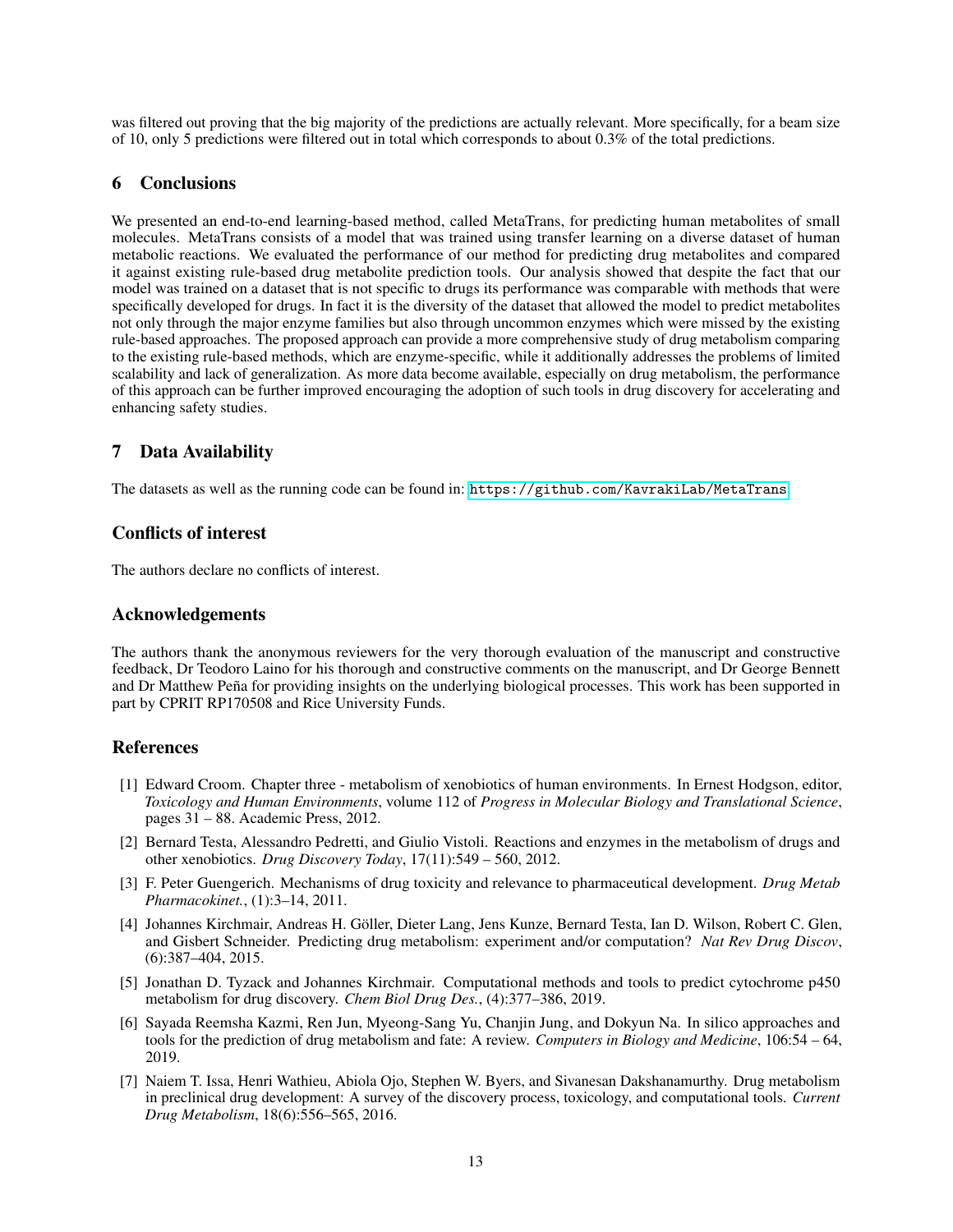- <span id="page-13-0"></span>[8] Lars Ridder and Markus Wagener. Sygma: combining expert knowledge and empirical scoring in the prediction of metabolites. *ChemMedChem*, 3(5):821–832, 2008.
- <span id="page-13-1"></span>[9] Christina de Bruyn Kops, Conrad Stork, Martin Sicho, Nikolay Kochev, Daniel Svozil, Nina Jeliazkova, and Johannes Kirchmair. Glory: Generator of the structures of likely cytochrome p450 metabolites based on predicted sites of metabolism. *Frontiers in Chemistry*, 7:402, 2019.
- <span id="page-13-2"></span>[10] Yannick Djoumbou-Feunang, Jarlei Fiamoncini, Alberto Gil-de-la Fuente, Russell Greiner, Claudine Manach, and David S. Wishart. Biotransformer: a comprehensive computational tool for small molecule metabolism prediction and metabolite identification. *Journal of Cheminformatics*, 11(2):2–25, 2019.
- <span id="page-13-3"></span>[11] Timothy D. Salatin and William L. Jorgensen. Computer-assisted mechanistic evaluation of organic reactions. 1. overview. *The Journal of Organic Chemistry*, 45(11):2043–2051, 1980.
- <span id="page-13-4"></span>[12] Hiroko Satoh and Kimito Funatsu. Sophia, a knowledge base-guided reaction prediction system - utilization of a knowledge base derived from a reaction database. *Journal of Chemical Information and Computer Sciences*, 35(1):34–44, 1995.
- <span id="page-13-5"></span>[13] Peter Röse and Johann Gasteiger. Automated derivation of reaction rules for the eros 6.0 system for reaction prediction. *Analytica Chimica Acta*, 235:163 – 168, 1990.
- <span id="page-13-6"></span>[14] Daniel Lowe. Chemical reactions from us patents (1976-sep2016). 2017.
- <span id="page-13-7"></span>[15] Connor W. Coley, Wengong Jin, Luke Rogers, Timothy F. Jamison, Tommi S. Jaakkola, William H. Green, Regina Barzilay, and Klavs F. Jensen. A graph-convolutional neural network model for the prediction of chemical reactivity. *Chem. Sci.*, 10:370–377, 2019.
- <span id="page-13-8"></span>[16] Philippe Schwaller, Théophile Gaudin, Dávid Lányi, Costas Bekas, and Teodoro Laino. "found in translation": predicting outcomes of complex organic chemistry reactions using neural sequence-to-sequence models. *Chem. Sci.*, 9:6091–6098, 2018.
- <span id="page-13-9"></span>[17] Philippe Schwaller, Teodoro Laino, Théophile Gaudin, Peter Bolgar, Christopher A. Hunter, Costas Bekas, and Alpha A. Lee. Molecular transformer: A model for uncertainty-calibrated chemical reaction prediction. *ACS Central Science*, 5(9):1572–1583, 2019.
- <span id="page-13-10"></span>[18] Juno Nam and Jurae Kim. Linking the neural machine translation and the prediction of organic chemistry reactions, 2016.
- <span id="page-13-11"></span>[19] Ashish Vaswani, Noam Shazeer, Niki Parmar, Jakob Uszkoreit, Llion Jones, Aidan N Gomez, Ł ukasz Kaiser, and Illia Polosukhin. Attention is all you need. In I. Guyon, U. V. Luxburg, S. Bengio, H. Wallach, R. Fergus, S. Vishwanathan, and R. Garnett, editors, *Advances in Neural Information Processing Systems 30*, pages 5998– 6008. Curran Associates, Inc., 2017.
- <span id="page-13-12"></span>[20] Giorgio Pesciullesi, Philippe Schwaller, Teodoro Laino, and Jean-Louis Reymond. Carbohydrate transformer: Predicting regio- and stereoselective reactions using transfer learning, Mar 2020.
- <span id="page-13-13"></span>[21] Christina de Bruyn Kops, Martin Šícho, Angelica Mazzolari, and Johannes Kirchmair. Gloryx: Prediction of the metabolites resulting from phase 1 and phase 2 biotransformations of xenobiotics. *Chemical Research in Toxicology*, 0(0):null, 0. PMID: 32786543.
- <span id="page-13-14"></span>[22] David Weininger, Arthur Weininger, and Joseph L. Weininger. Smiles. 2. algorithm for generation of unique smiles notation. *J. Chem. In. Comput. Sci.*, 29(2):97–101, 1989.
- <span id="page-13-15"></span>[23] David S Wishart, Yannick D Feunang, An C Guo, Elvis J Lo, Ana Marcu, Jason R Grant, Tanvir Sajed, Daniel Johnson, Carin Li, Zinat Sayeeda, Nazanin Assempour, Ithayavani Iynkkaran, Yifeng Liu, Adam Maciejewski, Nicola Gale, Alex Wilson, Lucy Chin, Ryan Cummings, Diana Le, Allison Pon, Craig Knox, and Michael Wilson. DrugBank 5.0: a major update to the DrugBank database for 2018. *Nucleic Acids Research*, 46(D1):D1074–D1082, 11 2017.
- <span id="page-13-16"></span>[24] David S Wishart, Yannick Djoumbou Feunang, Ana Marcu, An Chi Guo, Kevin Liang, Rosa Vázquez-Fresno, Tanvir Sajed, Daniel Johnson, Carin Li, Naama Karu, Zinat Sayeeda, Elvis Lo, Nazanin Assempour, Mark Berjanskii, Sandeep Singhal, David Arndt, Yonjie Liang, Hasan Badran, Jason Grant, Arnau Serra-Cayuela, Yifeng Liu, Rupa Mandal, Vanessa Neveu, Allison Pon, Craig Knox, Michael Wilson, Claudine Manach, and Augustin Scalbert. HMDB 4.0: the human metabolome database for 2018. *Nucleic Acids Research*, 46(D1):D608– D617, 11 2017.
- <span id="page-13-17"></span>[25] Ron Caspi, Richard Billington, Carol A Fulcher, Ingrid M Keseler, Anamika Kothari, Markus Krummenacker, Mario Latendresse, Peter E Midford, Quang Ong, Wai Kit Ong, Suzanne Paley, Pallavi Subhraveti, and Peter D Karp. The MetaCyc database of metabolic pathways and enzymes. *Nucleic Acids Research*, 46(D1):D633–D639, 10 2017.